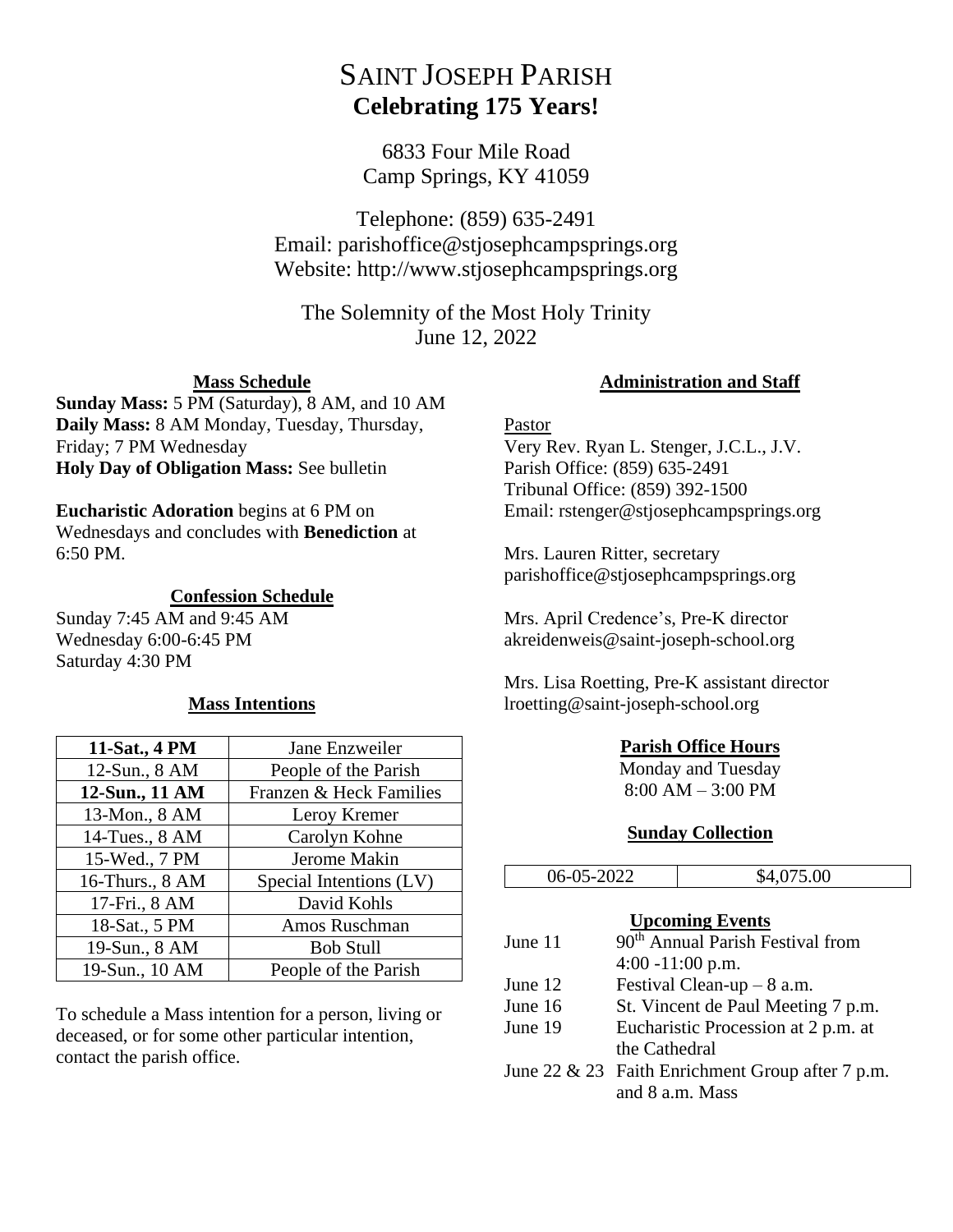### **Parish News**

This Sunday we celebrate the solemnity of the **Most Holy Trinity**. The Church's doctrine of the Trinity might seem complicated to some, but nevertheless it remains one of the most fundamental elements of our Catholic faith. We invoke the Father, the Son, and the Holy Spirit so often that it becomes very familiar to us, and yet in doing so we express an insight into God's own inner life that He has revealed to us. In fact, the Son of God became man precisely in order to draw us into that divine life. The Most Holy Trinity is no longer distant or impenetrable to us, because through Christ we have been gathered into the intimate communion of life and love between the Father, the Son, and the Holy Spirit. Today's feast reminds us that God is not abstract or impersonal; He loves us and shares His life with us now and calls us to share in it fully in eternity.

Next Sunday, we will celebrate the feast of **Corpus Christi**, the solemnity of the Most Holy Body and Blood of Christ. Bishop Iffert will be leading a Eucharistic procession beginning at 2 p.m. at the Cathedral and he has invited the people of our diocese to join him in that public witness to Christ our King. Please consider joining us at the Cathedral in Covington next Sunday afternoon as we adore the Lord in the Blessed Sacrament and re-commit ourselves to following Him and walking with Him always.

Fr. Stenger

#### **Church Cleaning**

Team One: June 20 – July 3 Team Two: July  $4 -$  July 17 Team Three: July 18 – July 31

**Virtus: The June bulletin was posted on June 5th and is due on July 5th. Please contact Lauren if you have any questions.**

#### **Pray for Those Who Protect Us**

PFC Jared Allender, Staff Sgt. Dave Evans, E5 Staff Sgt. Nicholas Glossner, SPC Joel Schild, SRA Emily Wagner, Staff Sgt. Nicholas Wagner, I CL Petty Officer T.J. Waters. Please pray for those who put themselves in harm's way each day to protect us, including armed service personnel, police, and firefighters.

### **Pray for the Sick and Homebound**

Chris Arlinghaus, Janet Arlinghaus, Brooke Barganier, Kim Brun, Bo Clark, Roy Carl, Doug and Ella Carmack, Judy Dornbusch, Kent Enzweiler, Jose Flores, Henry Glossner, Billy Guthier, Melrose Guthier, Blake Hegner, Nathan Hessman, Chandra Huff, Shailynn Jones, Flo Kaffenberger, Garry Kaffenberger, Mary Kettenacker, Bernie Kohls, Kelli Kramer, Ed Kremer, Jim Kremer, Iva Leick, Dick Mader, Wilma Maschinot, John Muench, Kairi Marie Mullins, Dominic Ramler, April Schack, Eddie Schack, Virginia Schadler, Casen Schrock, Jill Shaner, Vicki Steffen, Ella Stieby, Shirley Studer, Steve Tischner, Pauline Wade, Joe Whitford, Candice Yelton

## **Kroger Community Rewards Rebate**

Our Pre-K received a check for \$242.08 from Kroger Community Rewards this week. Thank you to all of those who have enrolled! If you have not signed up, please visit [https://www.kroger.com/i/community/community](https://www.kroger.com/i/community/community-rewards)[rewards](https://www.kroger.com/i/community/community-rewards) and enroll with your loyalty card. Choose St. Joseph School Camp Springs (Org. KR085) and whenever you shop, Kroger donates a portion of the

proceeds to our school at no extra cost to you!

## **Pre-K Teachers and Aides Needed**

As we are preparing for a new school year, we are looking for a few new people to join our St. Joe's Pre-K family. Please spread the word! Pre-Kindergarten Teacher 2022-2023 St. Joseph Camp Springs Pre-Kindergarten is looking for a full-time teacher for the 2022-2023 school year. We are looking for an energetic person who has a love for working with children and a love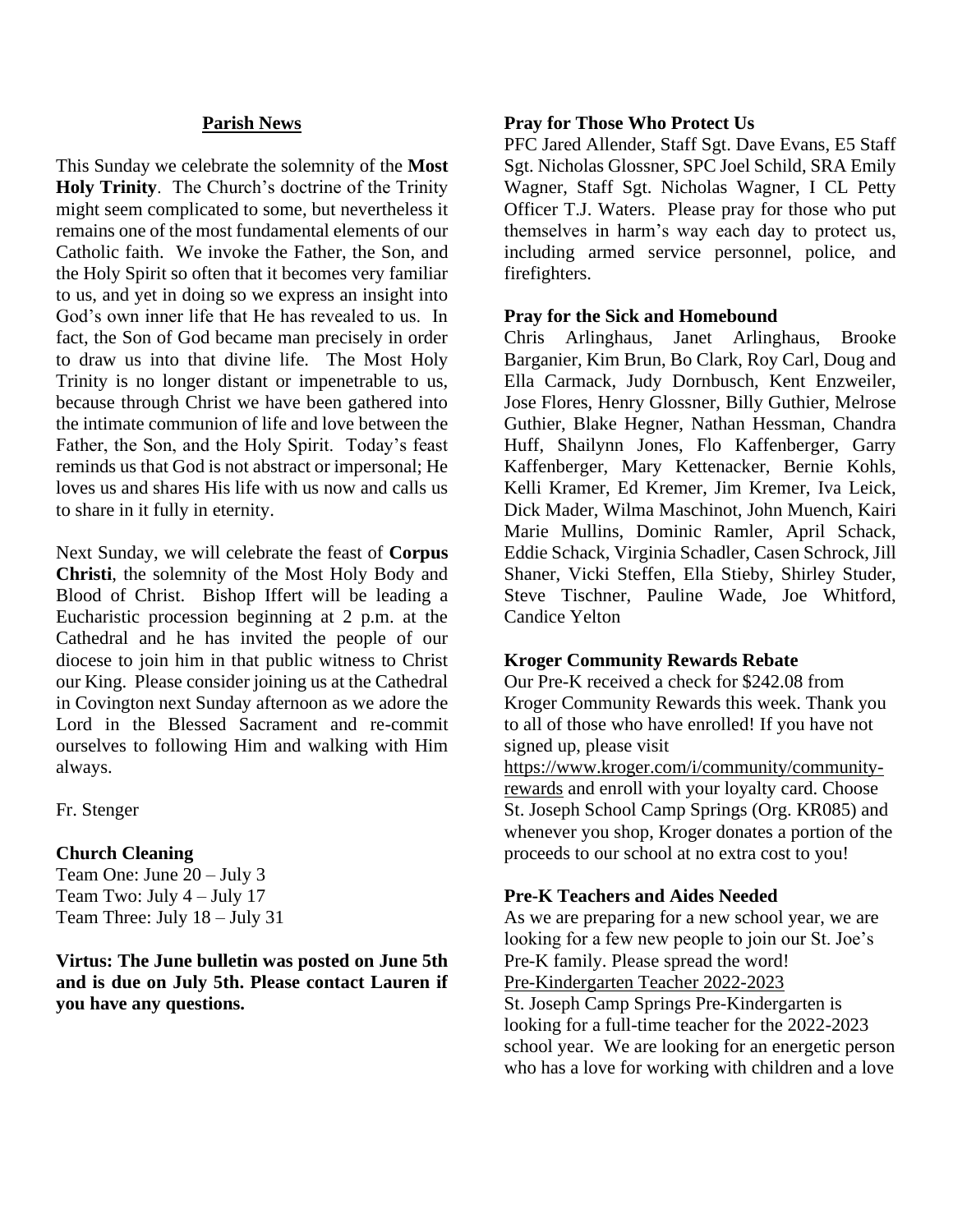for teaching. The ideal candidate will be selfmotivated and flexible.

Pre-Kindergarten Aide & Sub 2022-2023 St. Joseph Camp Springs Pre-Kindergarten is looking for a part-time aide and Subs for the 2022- 2023 school year. We are looking for energetic people who have a love for working with children. The ideal candidate will be self-motivated and flexible.

Interested candidates should send a cover letter and resume with references to Lisa Roetting @ [LRoetting@Saint-Joseph-School.org](mailto:LRoetting@Saint-Joseph-School.org)

# **Family Promise**

Thanks to the volunteers who provided the food for our last rotation. The next date that we are scheduled to cover will be July 5. There are also opportunities to volunteer on the 2 open weeks when there is not a group assigned. Thanks to everyone who has been able to help meet those needs.

Thanks,

Ann

# **Faith Enrichment Group**

The Faith Enrichment Group will be meeting in the Parish Office on Wednesday, June 22, after the 7:00 p.m. Mass and again on Thursday morning June 23. We will be sharing a video from *Formed* about Pope John Paul II.

# **Sewing Seeds: Sewing Group**

The sewing group will have its next sewing day on Wednesday, June 29 from 9:30 to 11:30 in the school cafeteria. We are still working on the baby receiving blankets. All are welcome.

# **St. Vincent de Paul**

Thanks to all who attended the St. Vincent de Paul information night! Our next meeting will be on Thursday, June 16, at 7 p.m. in the school. Please join us as we work to start our own conference to serve the poor in our local community. Stay tuned to the bulletin for more information.

# **2022 DPAA Update**

So far, our parish has raised **\$59,130.00** for the 2022 Diocesan Parish Annual Appeal. This puts us **over our goal** of \$37,200. Thank you for your incredibly generous response to this year's appeal! If you haven't had a chance yet to make your gift or if you find yourself in a position to give more, there are DPAA envelopes in the vestibule of the church and a link for online giving on our parish website. Remember: 100% of the funds donated to the DPAA over our goal will be returned to the parish for us to put towards repairs to our parking lot and driveways.

# **FORMED**

Our parish now has a subscription to FORMED, an online platform for Catholic media, including video series, movies, audiobooks, e-books, podcasts, and even cartoons for kids! You can access FORMED for free on your computer, your smartphone or tablet, and on your TV using a Roku or Apple TV. You just have to get on your computer and go to [www.formed.](http://www.formed/)org, then click "sign up," and then enter our parish's zip code (41059) and your name and email address. This resource is a great opportunity for us to deepen our knowledge and understanding of our rich Catholic faith.

# **Looking Back at Over 175 Years!**

To commemorate over 175 years of being a parish, we will continue the weekly column from Chuck Taylor to "look back" at the rich history of our church community.

1885: Joseph Reinert, son of Peter Reinert and Anna Marlae, was baptized. Godparents- Michael and Rosa Roth

1900: Joseph Kremer and Elizabeth Martz were married. Witnesses- Joseph Martz and Maria Kremer

1902: Barbara Schnabel died at age 75 from stomach cancer.

1905: Elizabeth Grau, daughter of Jacob Grau and Crescentia Enzweiler, was baptized. Godparents-Johann Blenke and Elizabeth Blenke

1922: Peter Martz died at age 80 from Dropsy disease